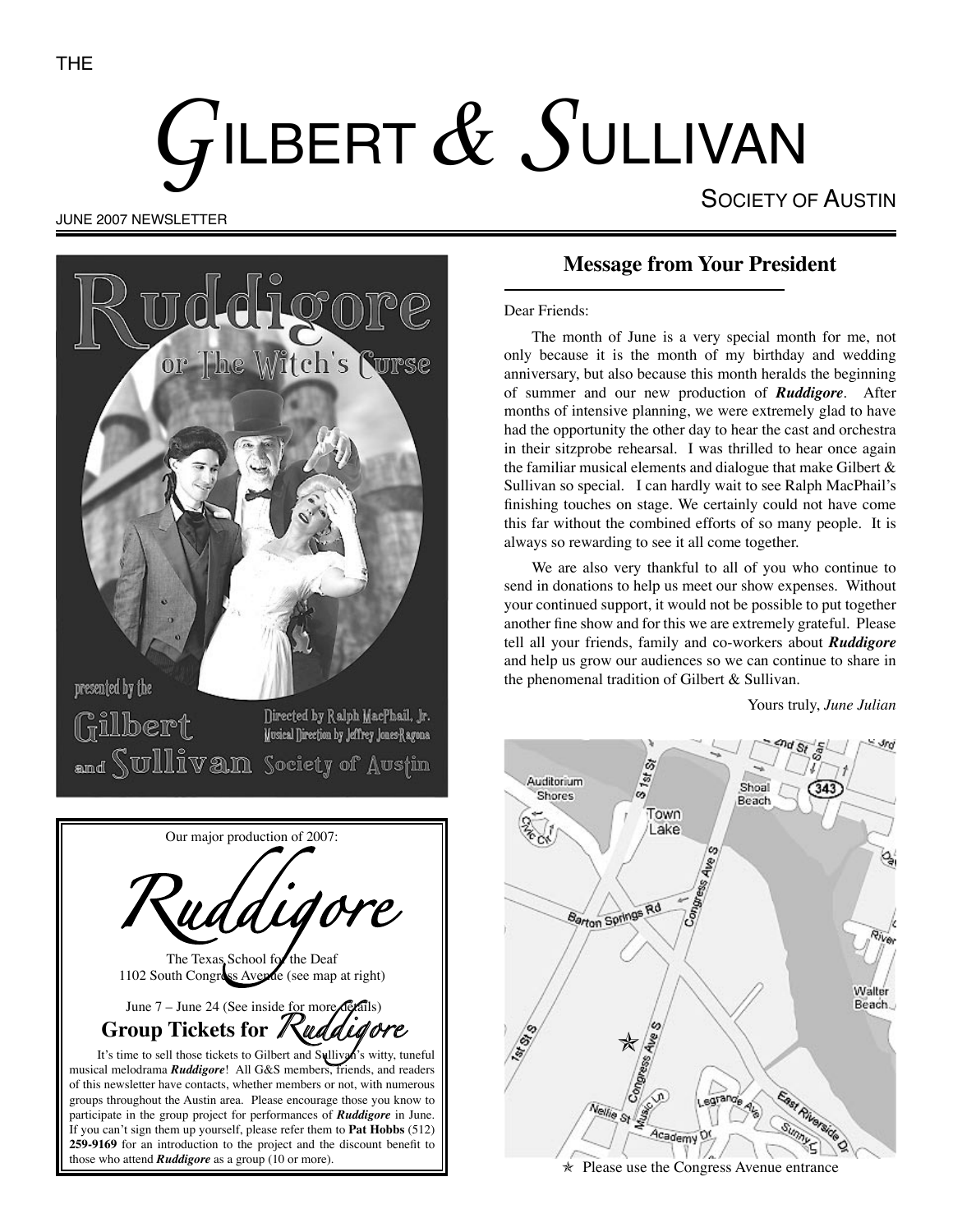Page 2

### **Last Musicale**

*Reba Gillman*

On Monday May 7, 2007, 24 lucky people gathered in the Jay's comfortable home to enjoy a preview of our revived outreach program, now known as "The Wand'ring Minstrels." President June greeted us all, and turned affairs over to Eva Laskaris, who not only performs in the Wand'ring Minstrels but who with Janette Jones was instrumental in creating the show from the opera *Ruddigore*. Eva told us that the show had been cut down to 40 minutes for presentation to school groups. "Pretend you're 15 years old and have never heard Gilbert and Sullivan before," she said. She added that because there were only four singers in the production, they ask for volunteers from the audience to fill other parts, which the children love. From our more adult and self-conscious group she found three chorus volunteers — Katy Fontenot, Donna Delvy, and Eve Schwartzman — who were guided gently to their positions and functions. The last volunteer was Gaylon Oswalt (pianist Lynda's husband — a good sport). He stood in for the very important, but non-speaking, nonsinging, role in this show, Robin Oakapple. Wearing a large sign with his name, he stood stolidly on stage and was sung to by other characters, but never uttered a sound himself. Surprisingly this was very effective, and apparently involving the children in this way is very satisfying to the youthful audience.

With Janette Jones playing both Dame Hannah and Mad Margaret, Eva Laskaris as sweet Rose Maybud, David Fontenot as Sir Despard and Old Adam, and Michael Borysow as the dashing, but not altogether trustworthy, Richard Dauntless, a delightful short version of *Ruddigore* was presented. Material was almost entirely from Act I, and came to a conclusion with what seemed like a very satisfactory ending.

But Eva stepped in to say, "This seems like a happy ending, but Gilbert & Sullivan won't leave it at that. To find out how it really ends come to see our production of *Ruddigore* in June."

Eva then introduced David Fontenot to sing the Pirate King's lead in, and we finished up all singing "Hail Poetry" as is our wont. And then all off to munch on delightful morsels brought by our talented audience. Many thanks to our welcoming hosts, Benny and Nancy Jay.

Those present were: Lucian Chimene, Frank & Donna Delvy, Katy Fontenot, Len & Reba Gillman, Russell & Kay Gregory, Benny & Nancy Jay, June Julian, Chris Laskaris, Allan & Barbara Longacre, John Mast, Nancy McQueen, Gaylon Oswalt, Charles & Diane Radin, Steve & Eve Schwartzman, Larry Shepley, Andrée Sjoberg, and Libby Weed; and performers Lynda Oswalt, Piano; Eva Laskaris, Soprano; Janette Jones, Mezzo; Michael Borysow, Tenor; and David Fontenot, Baritone.

Note: A very good time was had by all. It is too bad that unusually slow delivery of the May Newsletter reduced the attendance, because some people did not get their Newsletter until after the event.

#### **Member of the Month**

All dues-paying members are eligible to be our "Member of the Month". The Member of the Month (who is randomly selected) is entitled to receive a CD of our 2005 *Mikado*. The Member of the Month for this month is:

#### **Theresa Wilson**

Congratulations! Please call our office (472-4772) to let us know where we should send your CD.

#### **Donors**

We are most pleased to thank the following donors, whose generous support will help make Ruddigore a resounding success! These names and those of additional donors will be recognized and thanked in the Playbill.

Stanley G. Bullard • Lucian Chimene • Candice Clark • Marion Wier DeFord • Douglas & Yvonne Vautier DeLay • Art DiBianca • Frank DiBianca • Carol Whitcraft Fredericks • David E. & Roslyn Gutman • William & Naomi Haight • James A. & Mary Hitt • Dudley & Mari Houghton • Earl Richard Hunt • Norman & Emilia Martin • Col. George & Nancy McQueen • Ms. Mary Metz • Austin H. & Irene Phelps • Ida C. Scott • Ernest & Lenoir Seelhorst • Katherine Shields • Andrée Sjoberg • Susan C. Spruance • Patricia Spurr • Becky Blake Stewart • Eileen Crain Sullivan • Cleve Tandy Foundation • Mary & William Weaver • Patricia Wedel • Michael & Libby Weed • M. Wayne Wilson



We are grateful to our media sponsors, News 8 Austin and KMFA 98.5.





We are pleased to receive funding from the City of Austin under the Cultural Arts Division and by a grant from the Texas Commission on the Arts.

# **Cultural Arts**<br>Division

#### **ElderHostel — Incarnation Center, Connecticut**

Now that Ralph MacPhail, Jr. is retired he can work on a more flexible schedule. He reports that the two ElderHostel summer Sessions in Connecticut have been rescheduled for a less hot and humid time. First comes the so called Reunion Week program, this year featuring *Patience*, September 23 – 28, 2007. Second is the usual "introductory" program: *Gilbert & Sullivan and Pira-Mika-Fore; or The Big Three*, October 7 – 12, 2007. For more information address Rafe directly through his email: RMacPhai@Bridgewater.Edu.

#### **Rafe to Serve on Gilbert & Sullivan Board**

Ralph MacPhail, Jr., Professor of Theatre and Communication Studies Emeritus of Bridgewater College, has been invited by Broude Brothers Limited of Williamstown, MA, to serve on its editorial board for the critical edition of the operas of Gilbert and Sullivan. According to the invitation, "Members are from time to time called upon for advice, asked to assist editors by providing copies of source material they may have in their files, and given preliminary versions of introductions, source descriptions, appendices, etc. to review." The project, which has been under way for over three decades, has published critical full scores, vocal scores, and orchestrations of *Trial by Jury* and *H.M.S. Pinafore*. The other 11 extant Savoy Operas are in various stages of preparation.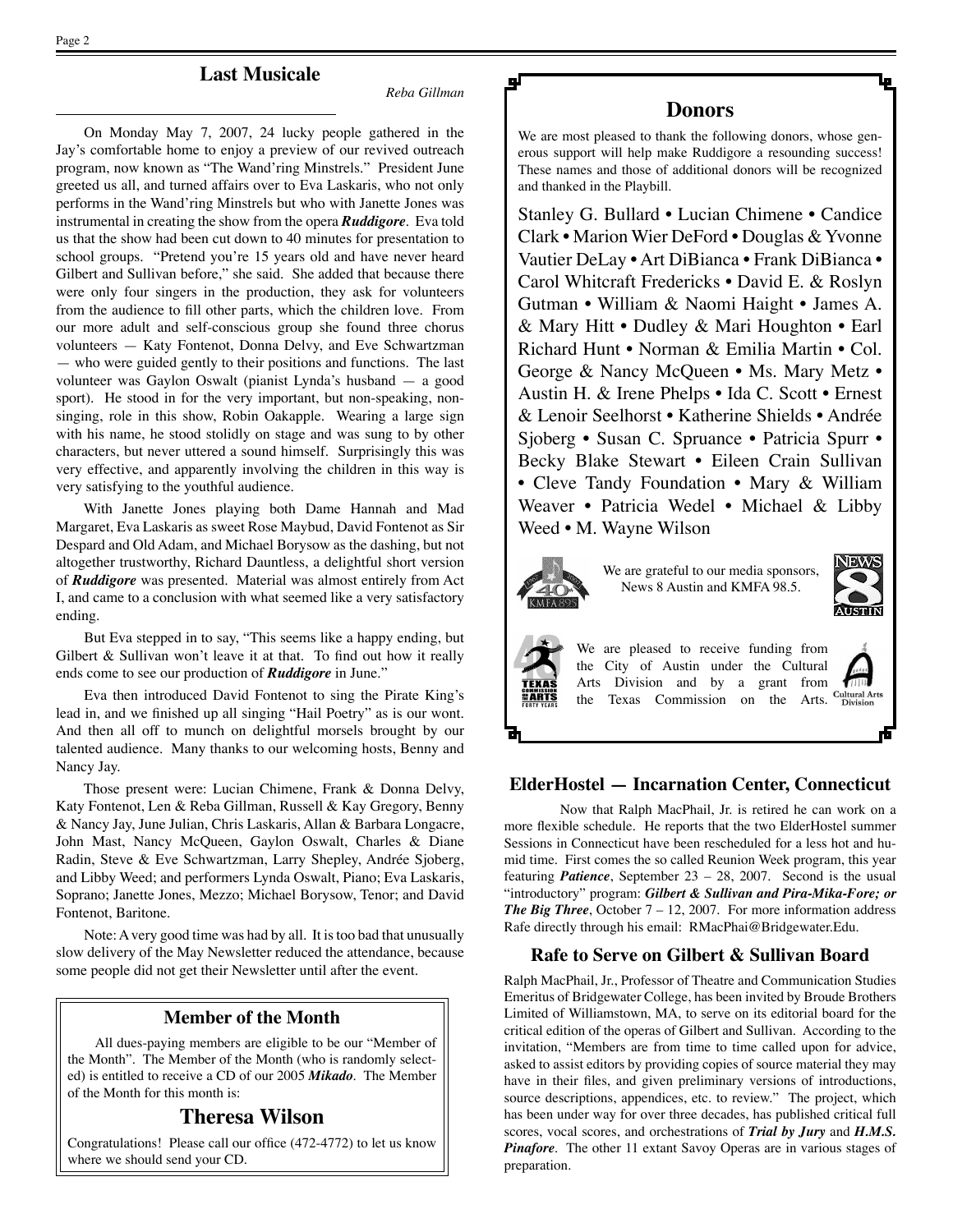

The theater has an assistive listening system, which is compatible with telecoil-equipped (T-switch) hearing aids, cochlear implants, and induction loop receivers. A limited number of headsets will be available without charge (a driver's license or ID will be needed as a deposit).

*The Cast of Ruddigore Principals*

Zorah — **Christine Walsh** Ruth — **Mandy Summers** *Chorus & Ghosts*

# *The Wand'ring Minstrels*

Our new outreach program for schools, businesses, and community organizations is a 40 minute  $-$  tight, short, and delightfully funny  $-$  introduction to G&S, featuring *Ruddigore* and including audience participation, which is especially popular with children. **Michael Borysow**, **David Fontenot**, **Janette Jones**, and **Eva Laskaris** are the singers, with **Lynda Oswalt** at the piano. Eva is in charge of the project. Bookings are managed by Allan Longacre, and he welcomes help and suggestions. Please contact him at 301-5611 or alongacre@austin.rr.com.

# Membership Form

We encourage you to join our Society. If you are a member, please check your membership renewal date on the top of the mailing label. If expired or near expiration, your membership needs to be updated! To correct your address, renew your membership, or become a member, complete this form, and mail it to us with your check, payable to "**GSSA**":

| The Gilbert & Sullivan Society of Austin<br>P.O. Box 684542                                                                                                                                                                                                                                     | <b>Austin, Texas 78768–4542</b> Phone: 472-4772 (472-GSSA)                                                                                          | Name & Address:                                                                                                                        |
|-------------------------------------------------------------------------------------------------------------------------------------------------------------------------------------------------------------------------------------------------------------------------------------------------|-----------------------------------------------------------------------------------------------------------------------------------------------------|----------------------------------------------------------------------------------------------------------------------------------------|
| Please check a membership category.<br>Individual $(\$20-\$29)$<br>Family/Group (\$30-\$49)<br><b>Patron</b> (\$50–\$99)<br><b>Grand Duke or Duchess (\$100-\$249)</b><br>Major General (\$250-\$499)<br>Pooh-Bah (\$500-\$999)<br><b>Pirate King (\$1000-\$2499)</b><br>Savoyard (\$2500 & up) | We are proud to list our mem-<br>bers in our programs, but if you<br>would prefer NOT to be listed<br>in our programs, please check<br>here: $\Box$ | $Phone(s)$ :<br>E-mail address:<br>Employer:<br>Does your company match donations?<br>$\Box$ I'd like to volunteer. I'm interested in: |